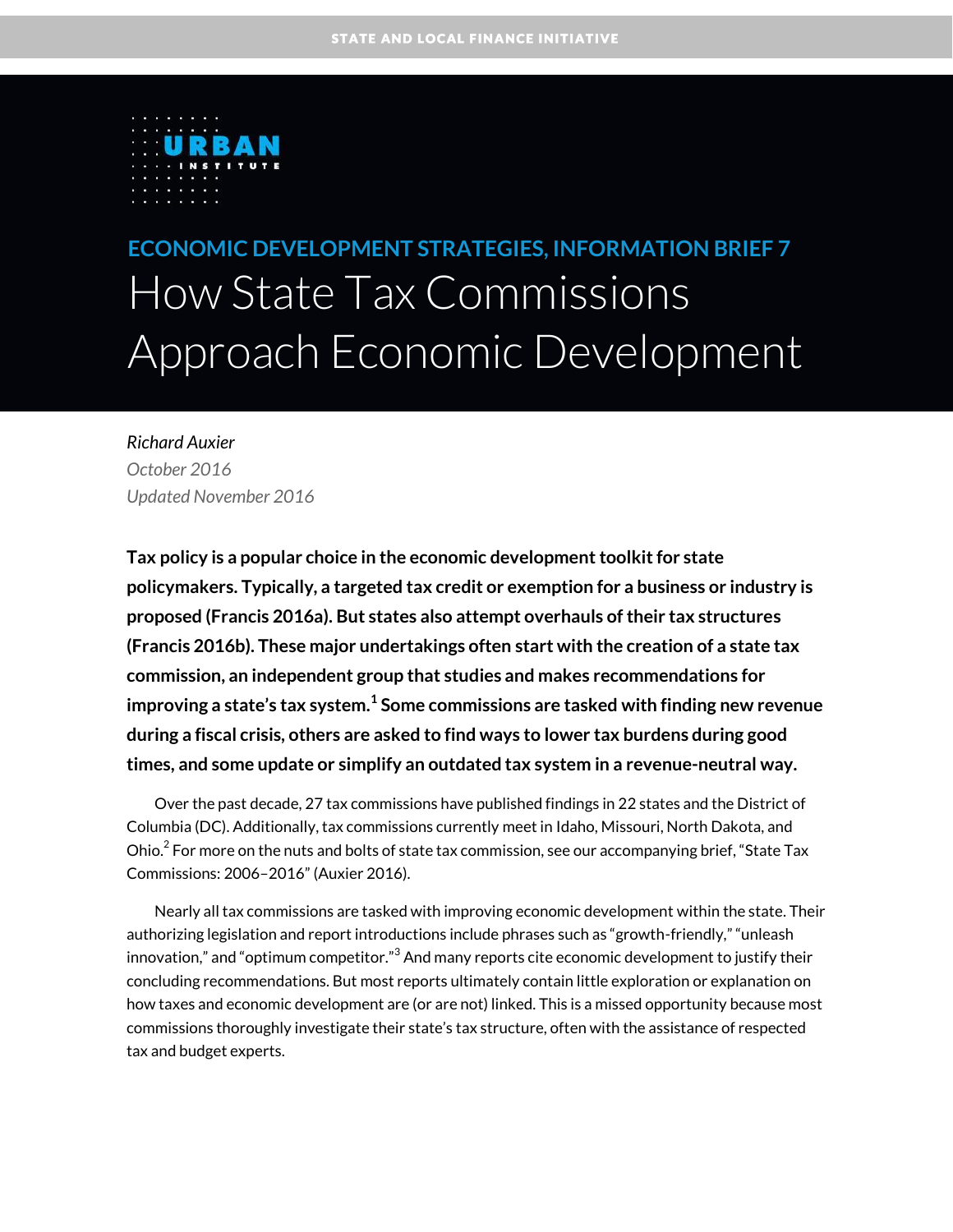Economic development encompasses far more than tax policy; any discussion of economic development should reach into policy debates outside the scope of a tax-focused commission, such as infrastructure and workforce development. State tax commissions are also justifiably concerned with other tax priorities (e.g., fairness, simplicity, and modernization) that don't always align with economic development. But commissions would better understand the trade-offs and possibilities involved in any changes to tax policy if they looked more broadly at their state's cumulative efforts on economic development.

# How Commissions Understand Economic Development

State tax commissions typically mention economic development at the outset of their reports. $^{\rm 4}$  $^{\rm 4}$  $^{\rm 4}$  They defined it around competing with other states for jobs and economic growth. Here are some examples: $^{\rm 5}$  $^{\rm 5}$  $^{\rm 5}$ 

- **DC:** "[The Commission] considered ways to…increase the District's competitiveness, encourage business and employment growth."
- **Georgia:** "Ultimately, the results of these recommendations are to ensure Georgia as a progrowth, job-friendly state in line with the 21st century economy."
- **Indiana:** "[Create] an environment in which individuals and businesses seek to locate and expand in the state."
- **Kentucky:** "Any changes to the tax system should ensure that Kentucky continues to attract jobs and investment to the state, while keeping and protecting the jobs and business we already have."
- **Maryland:** "Maryland has not nearly reached its potential in growing business and creating jobs."
- **New York:** "Implementing the Commission's recommendations would…enhance New York's economic competitiveness."
- **South Carolina:** "[E]nsure that our State remains an optimum competitor in its efforts to attract business and individuals to locate, live, work, and invest in South Carolina."

But most reports stop there. Only eight of the 27 commissions—Georgia, Indiana (in 2014 and 2015), Kentucky, Maryland, Mississippi, Rhode Island, and South Carolina—heard testimony or consulted reports from their state's economic development office. Five commissions—Arizona, California (in 2009), Illinois, Indiana (in 2014), and Rhode Island—had a commission member from an economic development agency.

And few reports attempt to explain what drives business decisions and how state government can affect those decision[s.](#page-6-5)<sup>6</sup> Bourdeaux (2010) summed up state tax commissions' enthusiasm for economic development but lack of analysis: "States are almost uniformly concerned about their ability to compete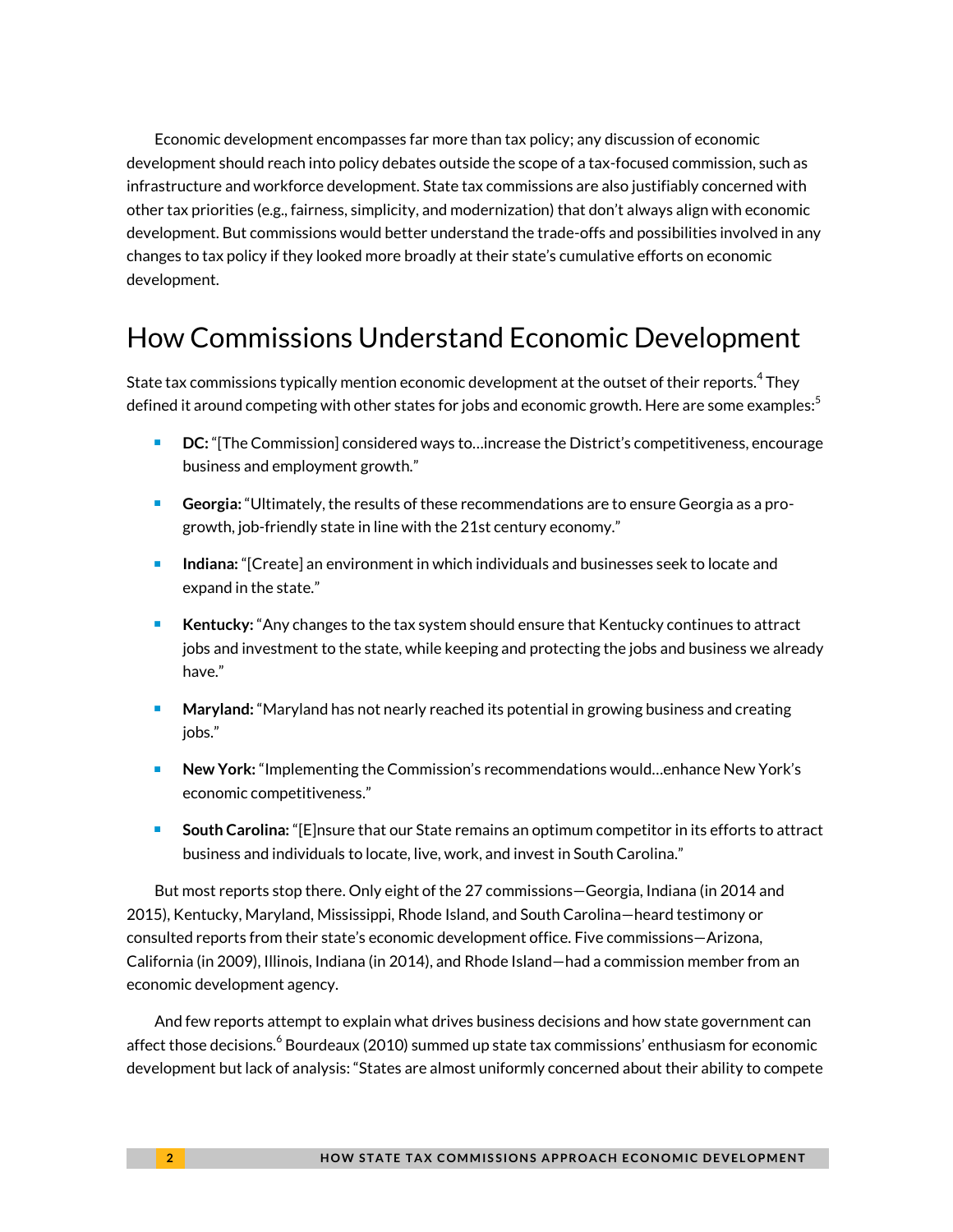for business with other states, although there is no consensus about what part of a tax structure, if any, might be shaping business decisions."

Instead, most commissions used rankings as a bridge to pro-growth recommendations. As the Minnesota report asserted, "Business executives, entrepreneurs, and investors throughout the world rely on rankings that are often based on statutory tax rates when making decisions about where to locate new or expanded operations." Some commissions used simplistic metrics, such as ranking of statutory tax rates or per capita tax revenue, to assess their tax systems but others used research reports that analyzed multiple taxes.

The most-cited report was the Tax Foundation's annual "State Business Tax Climate Index," which gave each state a score based on its individual income, sales, corporate, property, and unemployment taxes, using criteria that rewarded states that have simple and low (or nonexistent) taxe[s.](#page-7-0)<sup>7</sup> Commissions in Georgia, Indiana (2014), Kentucky, Maryland, Mississippi, Oklahoma, Rhode Island, and South Carolina cited the Tax Foundation's rankings. The Tax Foundation report and similar rankings were used to assess the perception of the state's tax system (e.g., Was the state perceived as high or low tax? Was the state attractive to businesses?) and often contrasted that perception with that of neighboring states.

# What Tax Commissions Recommend for Economic Development

Given that most commissions singled out high taxes as an impediment to economic development, it's not surprising that the most frequent recommendations were income tax cuts. The DC report summed up many pro-cut opinions: "This large tax cut would signal that the District is 'open for business' and, hopefully, boost the city's tax reputation."

Of the 27 commission reports analyzed, 18 recommended reducing (or eliminating) the state's corporate income tax, and 15 recommended reducing individual income taxes (often with the goal of eventual elimination). The commissions that did not recommend cutting the corporate or individual income tax all had restricted objectives such as property tax relief (Illinois) or did not make policy recommendations (California, in 2016).

The other overtly pro-economic development recommendation proposed by multiple commissions was changing how the state taxes multistate corporate income. Traditionally, states have apportioned income using a three-part formula that accounts for a corporation's payroll, property, and sales within the state. Many pro-business groups now advocate that states adopt a "single-sales-factor" formula based solely on sales to encourage corporations to bring jobs and buildings into the state (Francis 2013). Seven commissions recommended adopting a single-sales-factor formula, and Delaware's commission recommended doubling the sales factor weight in its formula. (Six other commissions were in states that already used single-sales factor.)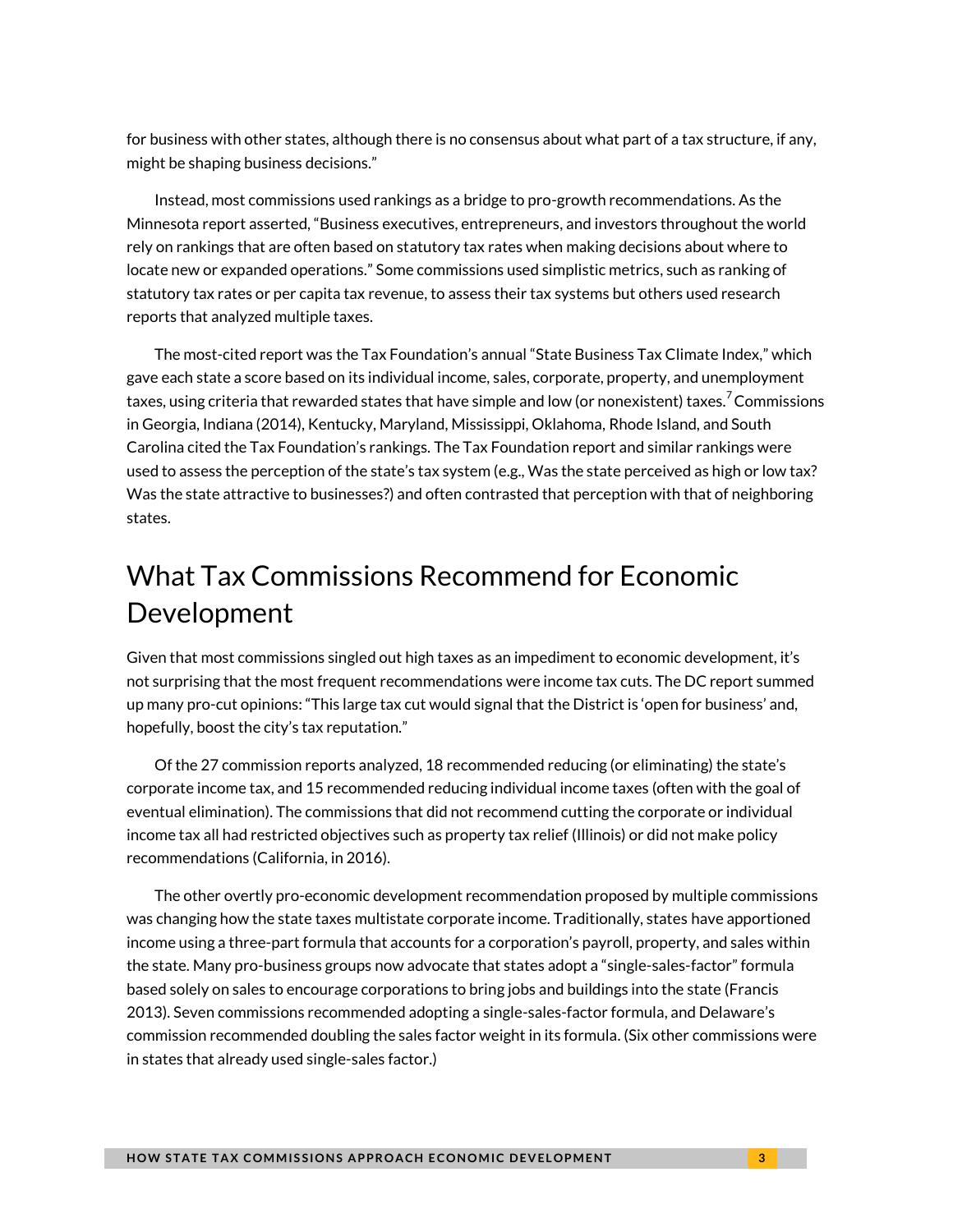Two other common recommendations (using targeted business tax incentives and expanding the sales tax base) can also affect economic development—even if commissions sometimes ignored their economic impact. Tax incentives were a divisive issue. $^8$  $^8$  Many elected officials champion tax abatements, credits, and other incentives as efficient policies for delivering tax relief to favored industries that (they hope) will diversify a state's businesses and create jobs. However, that specificity is an anathema to tax policy experts who favor simple and broad taxes with low rates. Eight commissions recommended reducing or eliminating business tax incentives. Georgia's report, which recommended eliminating all economic development tax credits, made the most common argument against tax incentives: "It would be preferable to lower the tax rate for all firms rather than allow tax credits for selective firms." But four commissions favored tax incentives. Minnesota's report admitted tax incentives "are not consistent with good tax policy" but in the next sentence argued the state cannot "unilaterally disarm without making the state fundamentally uncompetitive." Nearly all commissions recommended more rigorous analysis of whether tax incentives work—a policy recommendation that many governments are beginning to implement (Francis 2015).

For the sales tax base, 16 of the 27 commission reports recommended making more goods or services taxable. Having the broadest sales tax base possible is a bedrock of good tax policy, and a broader base generates additional tax revenue, which many commissions used to offset some of their recommended tax cuts. However, businesses newly subjected to taxation often object that new taxes will negatively affect their ability to attract customers. The Maryland commission, the only one to explicitly rule out expanding the sales tax base, argued as much in its report: "Taxes on services, if broadly applied, tend to be particularly harmful to smaller firms."<sup>[9](#page-7-2)</sup>

# Why State Tax Commissions Should Ask More and Broader Questions about Economic Development

If commissions insist on using economic development to justify recommendations, commissions should dedicate more time and research to the issue. Alternatively, states focused on economic development and growth could charge commissions with studying those issues, with tax policy as part of the larger examination.

Every state has an economic development organization.<sup>[10](#page-7-3)</sup> And there are many other public- and private-sector organizations involved in economic development strategy in each state. State tax commissions have typically met with members of this community. However, research and testimony have too often been limited to specific issues.

Kentucky is an illuminating example. The state's economic development agency, the Cabinet for Economic Development, offers numerous services to local businesses. Its website connects entrepreneurs to information about starting a business, workforce training, and finding capital.<sup>[11](#page-7-4)</sup> But the agency's main public contribution to the commission was a letter asking for a tax credit targeted at the bourbon industry. (The commission recommended the tax credit.)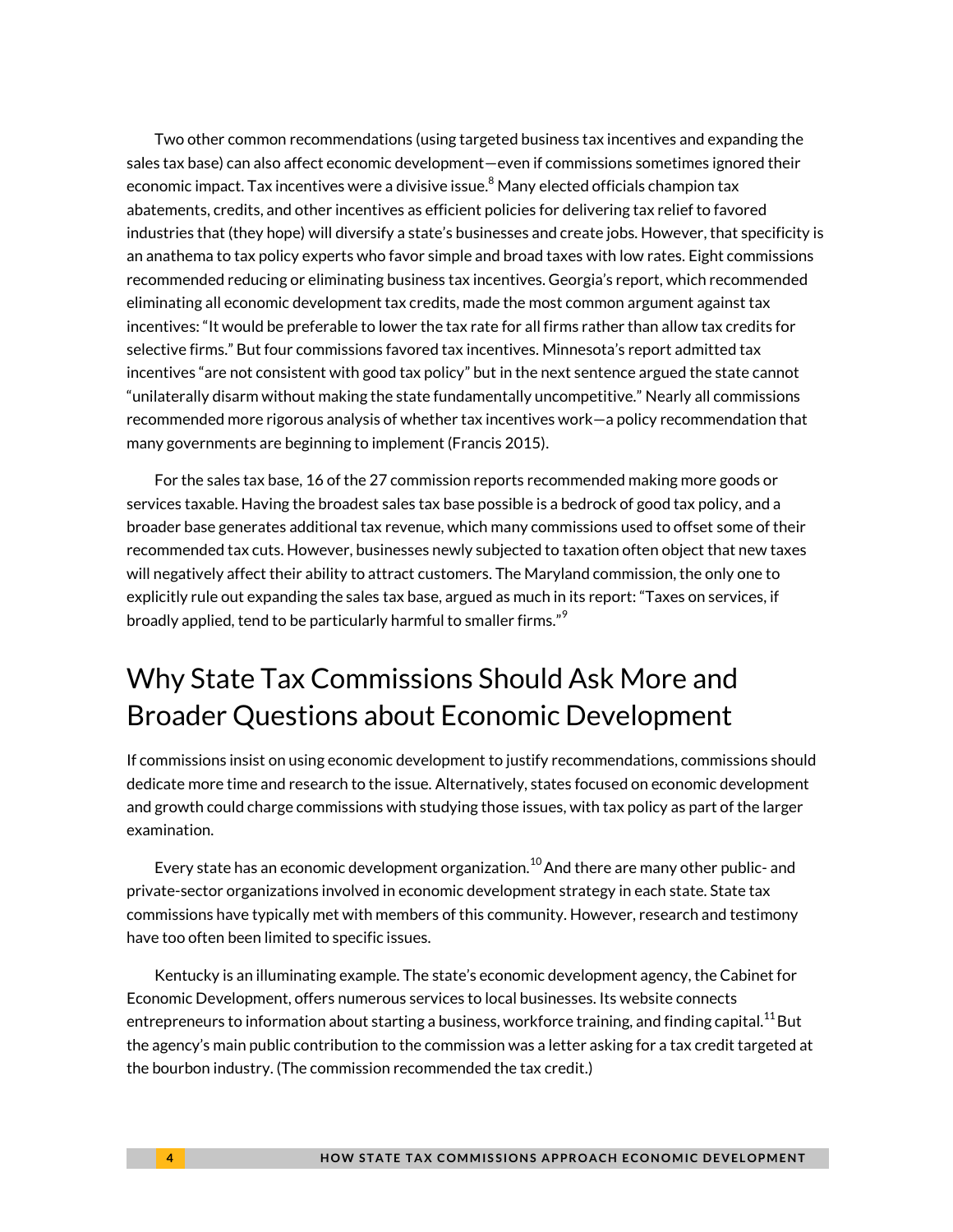Georgia's report also shows the limits placed on state tax commissions. The commission's chair wrote at the outset of the report that "we know other factors [quality of life, a trainable workforce, infrastructure] have greater weight in [business location] decisions" than taxes, citing his commission's meetings with members of the economic development community. However, the commission recommended large personal and corporate income tax cuts because it was instructed to shift the state's tax system from taxing income to taxing consumption. The Georgia report then argued (as several reports did) that income tax cuts would attract businesses to the state.

Evidence on the efficacy of tax cuts is mixed. Some research (e.g., Moretti and Wilson [2015]) shows states with low tax rates attract talented workers who can spur business and job growth in their field. Other research (e.g., Gale, Krupkin, and Rueben [2015]) shows cutting state tax rates, including income tax rates, does not lead to state economic growth, and Francis (2016b) shows the flaws of assuming one ideal tax structure for economic growth.

The crucial question is whether tax cuts are the best policy option for economic development or whether they are the best tax policy option when considered in isolation. It's difficult to imagine a business or person turning down a tax cut. But if the choice is a tax cut or investments in education, infrastructure, or job training, the answer might be different. Commissions focused solely on taxes should pose that question to businesses, experts, and government officials if the primary reason given for cutting taxes is economic growth.

Maryland's tax commission differed from all others because it was part of a larger project on economic development, and the results were telling. The commission recommended cutting taxes, arguing the state's existing system was a "detriment" to "attracting and retaining businesses" and creating jobs. But the report also noted that those taxes paid for services that give the state competitive advantages. The report concluded, "the commission believes investments in education at all levels, infrastructure, and public safety should not be compromised as the recommendations proposed here are implemented." The Maryland commission decided tax cuts were an important part of its economic development strategy, but other policies were equally or more important.

### Conclusion

Tax policy—specifically tax cuts—are often policymakers' favorite tool in the state's economic development toolbox but are not always the most effective. Before making recommendations for economic development and growth, state tax commissions should learn more from government, businesses, and residents about what drives development now and what will do so in the future. Commissions do a great job asking these interest groups how taxes affect economic development. But asking for the complete picture would serve everyone better. The independence and thoroughness of commissions could even lead to a new recommendation: the state needs to look beyond taxes to achieve its economic development goals.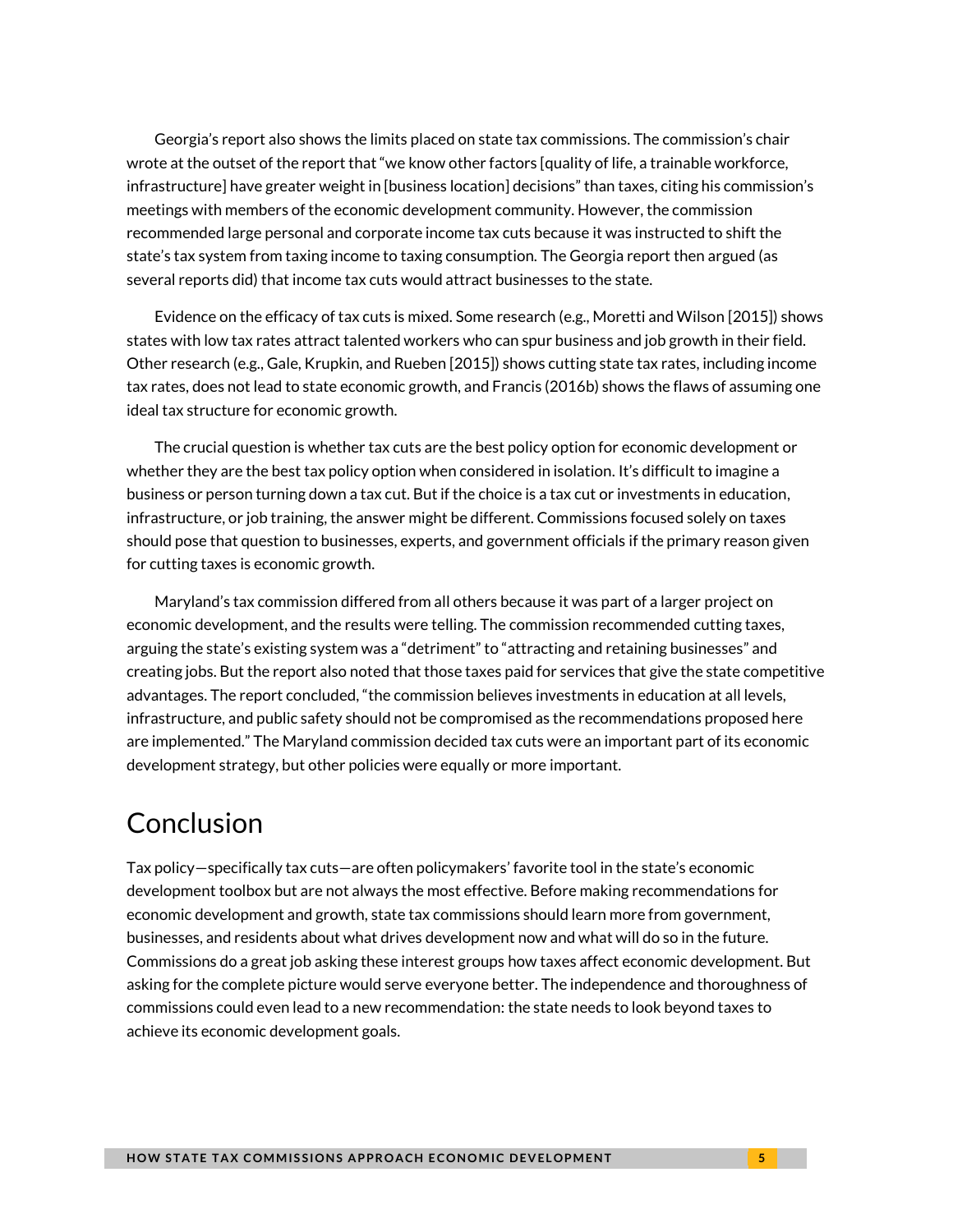#### TABLE 1

#### **State Tax Commissions Reports: 2006–2016**

| <b>State</b>    | Year | Report                                                                                                                                  |
|-----------------|------|-----------------------------------------------------------------------------------------------------------------------------------------|
| Arizona         | 2013 | Joint Task Force on Income Tax Reform                                                                                                   |
|                 |      | http://www.azleg.gov/itr/default.asp                                                                                                    |
| California      | 2009 | Commission on the 21st Century Economy Report                                                                                           |
|                 |      | http://www.cotce.ca.gov/documents/reports/documents/Commission_on_the_21st_                                                             |
|                 |      | Century_Economy-Final_Report.pdf                                                                                                        |
| California      | 2016 | Controller's Council of Economic Advisors for Comprehensive Tax Reform                                                                  |
|                 |      | http://www.sco.ca.gov/eo_cea_contextual_framework.html                                                                                  |
| Connecticut     | 2015 | State Tax Panel Final Report                                                                                                            |
|                 |      | https://www.cga.ct.gov/fin/tfs/20140929_State%20Tax%20Panel/CT%20State%20                                                               |
|                 |      | Tax%20Panel%20Final%20Report.pdf                                                                                                        |
| DC              | 2014 | DC Tax Revision Commission Final Report                                                                                                 |
|                 |      | http://www.dctaxrevisioncommission.org/                                                                                                 |
| Delaware        | 2015 | Final Report of the DEFAC Advisory Council on Revenues<br>http://www.finance.delaware.gov/publications/defac/DEFAC_Advisory_Council_on_ |
|                 |      | Revenue-Final_Report.pdf                                                                                                                |
| Florida         | 2008 | Florida Taxation and Budget Reform Commission Final Report 2007-2008                                                                    |
|                 |      | http://fall.fsulawrc.com/databases/FTBRC/index.html                                                                                     |
| Georgia         | 2010 | 2010 Special Council on Tax Reform and Fairness for Georgians                                                                           |
|                 |      | http://www.terry.uga.edu/media/documents/selig/georgia-tax-reform.pdf                                                                   |
| Hawaii          | 2012 | Report of the 2010-2013 Tax Review Commission                                                                                           |
|                 |      | http://files.hawaii.gov/tax/stats/trc/docs2012/trc_rpt_2012.pdf                                                                         |
| <b>Illinois</b> | 2009 | Property Tax reform and Relief Task Force                                                                                               |
|                 |      | http://tax.illinois.gov/localgovernment/Propertytax/TaskForceReport.pdf                                                                 |
| Indiana         | 2014 | Tax Competitiveness and Simplification Report                                                                                           |
|                 |      | http://www.in.gov/dor/files/tax-conference-report-final.pdf                                                                             |
| Indiana         | 2015 | Interim Study Committee on Fiscal Policy                                                                                                |
|                 |      | https://iga.in.gov/documents/606d992c                                                                                                   |
| Kentucky        | 2012 | Blue Ribbon Commission on Tax Reform to Governor Steve Beshear                                                                          |
|                 |      | Kentucky's report is no longer available online. A summary presentation on the                                                          |
|                 |      | report is available here:                                                                                                               |
|                 |      | http://osbd.ky.gov/Publications/Documents/Presentations/130205_ARPresentatio                                                            |
|                 |      | n_BlueRibbonTaxCommission.pdf. A copy of Kentucky's report is available from the                                                        |
|                 |      | author on request.                                                                                                                      |
| Louisiana       | 2015 | Louisiana Tax Study, 2015                                                                                                               |
|                 |      | http://murphy.tulane.edu/programs/public-policy/public-finance/louisiana-tax-<br>study                                                  |
|                 |      |                                                                                                                                         |
| Maryland        | 2016 | Report of the Maryland Economic Development and Business Climate Commission;<br>Phase II: Taxes                                         |
|                 |      | http://mgaleg.maryland.gov/Pubs/CommTFWorkgrp/2016-MEDBCC-Report-                                                                       |
|                 |      | Phase-II.pdf                                                                                                                            |
| Massachusetts   | 2007 | Commonwealth of Massachusetts Study Commission on Corporate Taxation                                                                    |
|                 |      | http://www.mass.gov/dor/docs/dor/publ/pdfs/study-commission-corp-taxation-                                                              |
|                 |      | final-report.pdf                                                                                                                        |
| Massachusetts   | 2014 | Report of the Tax Fairness Commission                                                                                                   |
|                 |      | https://malegislature.gov/Content/Documents/Events/TaxFairnessReport.pdf                                                                |
| Minnesota       | 2009 | Minnesota's Millennium: Launching a New Generation of Competitive Leadership                                                            |
|                 |      | and Economic Growth                                                                                                                     |
|                 |      | http://www.revenue.state.mn.us/research_stats/research_reports/2009/Govs_21_c                                                           |
|                 |      | entury_TRC_report.pdf                                                                                                                   |
| Mississippi     | 2008 | Mississippi Tax Study Commission Report                                                                                                 |
|                 |      | http://www.sos.ms.gov/Policy-Research/Documents/6-2008MississippiTax.pdf                                                                |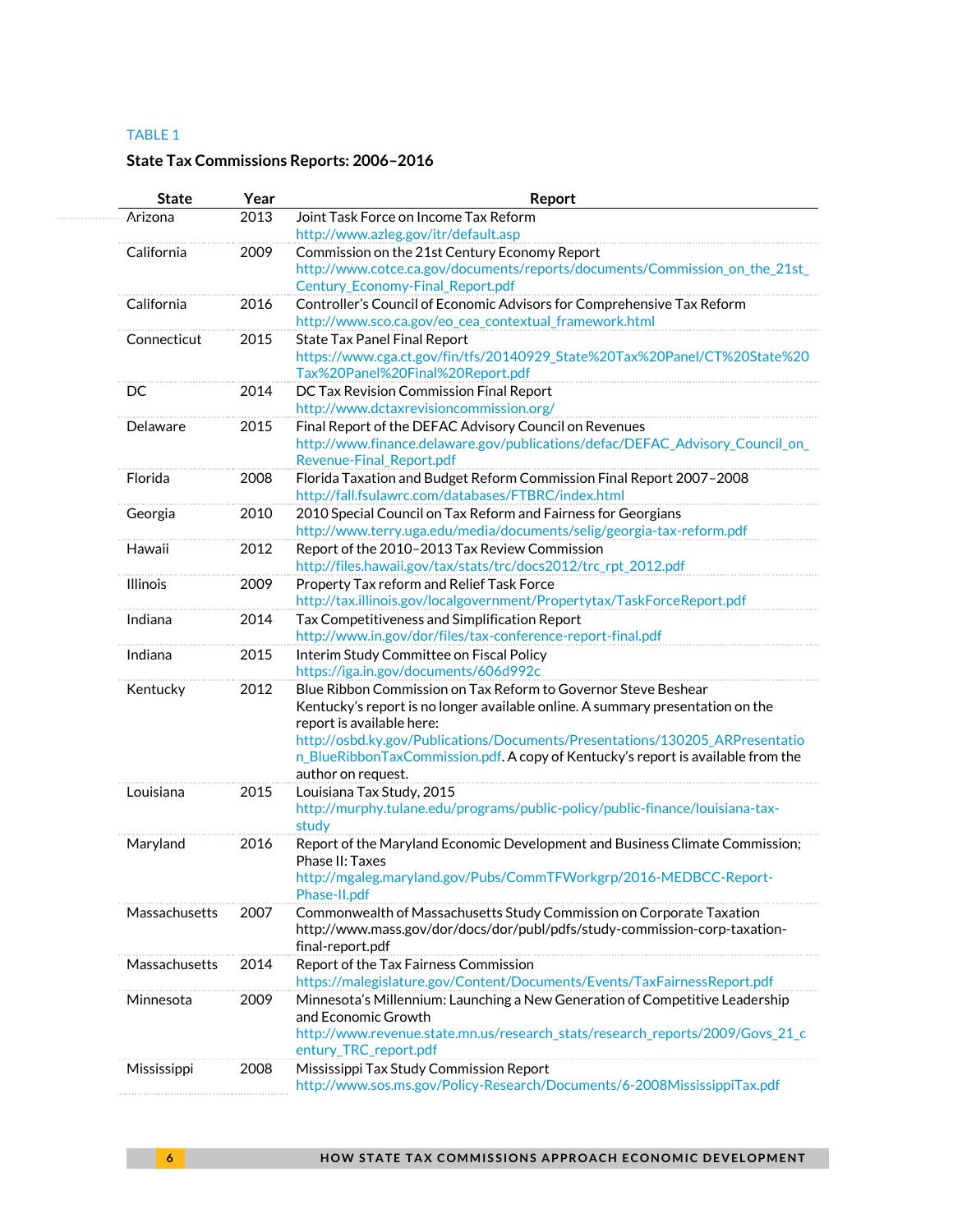| <b>State</b>   | Year | Report                                                                                                                                                                                       |
|----------------|------|----------------------------------------------------------------------------------------------------------------------------------------------------------------------------------------------|
| Nebraska       | 2013 | Report to the Legislature: LR155-Nebraska's Tax Modernization Committee (2013)<br>http://www.nebraskalegislature.gov/pdf/reports/committee/select_special/taxmod/<br>Ir155_taxmod2013.pdf    |
| New York       | 2013 | New York State Tax Reform and Fairness Commission Final Report<br>http://www.governor.ny.gov/sites/governor.ny.gov/files/archive/assets/documents<br>/greenislandandreportandappendicies.pdf |
| New York       | 2013 | New York State Tax Relief Commission Final Report<br>http://www.governor.ny.gov/sites/governor.ny.gov/files/archive/assets/documents<br>/commission report.pdf                               |
| Oklahoma       | 2011 | Task Force on Comprehensive Tax Reform<br>http://digitalprairie.ok.gov/cdm/ref/collection/stgovpub/id/25495                                                                                  |
| Oregon         | 2009 | Task Force on Comprehensive Revenue Restructuring<br>https://www.oregonlegislature.gov/lro/Documents/final_report_012109.pdf                                                                 |
| Rhode Island   | 2009 | Report of the Governor's Tax Policy Strategy Workgroup<br>http://www.dor.ri.gov/documents/Reports/Tax%20Report%20Final%203-6-<br>2009.pdf                                                    |
| South Carolina | 2010 | Final Report of the South Carolina Taxation Realignment Commission<br>http://www.scstatehouse.gov/Archives/CitizensInterestPage/TRAC/FinalDocumen<br>ts/TRACFinalReport.pdf                  |
| Vermont        | 2011 | Final Report: Blue Ribbon Tax Structure Commission<br>http://www.leg.state.vt.us/jfo/reports/2011%20Blue%20Ribbon%20Tax%20Struct<br>ure%20Commission%20FINAL%20REPORT.pdf                    |
| Idaho          | 2016 | Ad Hoc Tax Working Group<br>https://legislature.idaho.gov/sessioninfo/2015/interim/taxgrp.htm                                                                                                |
| Missouri       | 2016 | Study Commission on State Tax Policy<br>http://www.senate.mo.gov/cstp/                                                                                                                       |
| North Dakota   | 2016 | <b>Political Subdivision Taxation Committee</b><br>http://www.legis.nd.gov/assembly/64-2015/committees/interim/political-<br>subdivision-taxation-committee                                  |
| Ohio           | 2016 | Ohio 2020 Tax Policy Study Commission<br>No official website                                                                                                                                 |

# **Notes**

- <span id="page-6-0"></span>1. *State tax commission* refers to a special group established outside the normal legislative process (even if that group is composed solely of elected officials) to make recommendations to improve the state's tax system. Some states have commissions that meet annually or biennially to discuss the state's tax issues. We omitted these commissions from this analysis. We also did not analyze reports focused solely on one aspect of a state's tax system (e.g., tax credits). Table 1 lists the commissions we analyzed.
- <span id="page-6-1"></span>2. See Liz Malm, "Which States Currently Have Tax Reform Commissions or Study Committees?" *MultiStateInsider,* February 8, 2016[, https://www.multistate.com/insider/2016/02/states-studying-their-tax](https://www.multistate.com/insider/2016/02/states-studying-their-tax-systems-can-mean-one-of-two-things-which-states-are-doing-it-now/)[systems-can-mean-one-of-two-things-which-states-are-doing-it-now/.](https://www.multistate.com/insider/2016/02/states-studying-their-tax-systems-can-mean-one-of-two-things-which-states-are-doing-it-now/)
- <span id="page-6-2"></span>3. These phrases come from the Georgia, Minnesota, and South Carolina reports, respectively.
- <span id="page-6-3"></span>4. I was a research analyst for the DC Tax Revision Commission and helped author its final report. My Tax Policy Center colleagues Norton Francis, Tracy Gordon, Steve Rosenthal, and Kim Rueben also contributed to that commission and its final report.
- <span id="page-6-4"></span>5. Table 1 provides the titles of each state's report and links to an online version.
- <span id="page-6-5"></span>6. Maryland's report was a notable exception because its tax study was part of a larger study of the state's economic development strategy, The Maryland Economic Development and Business Climate Commission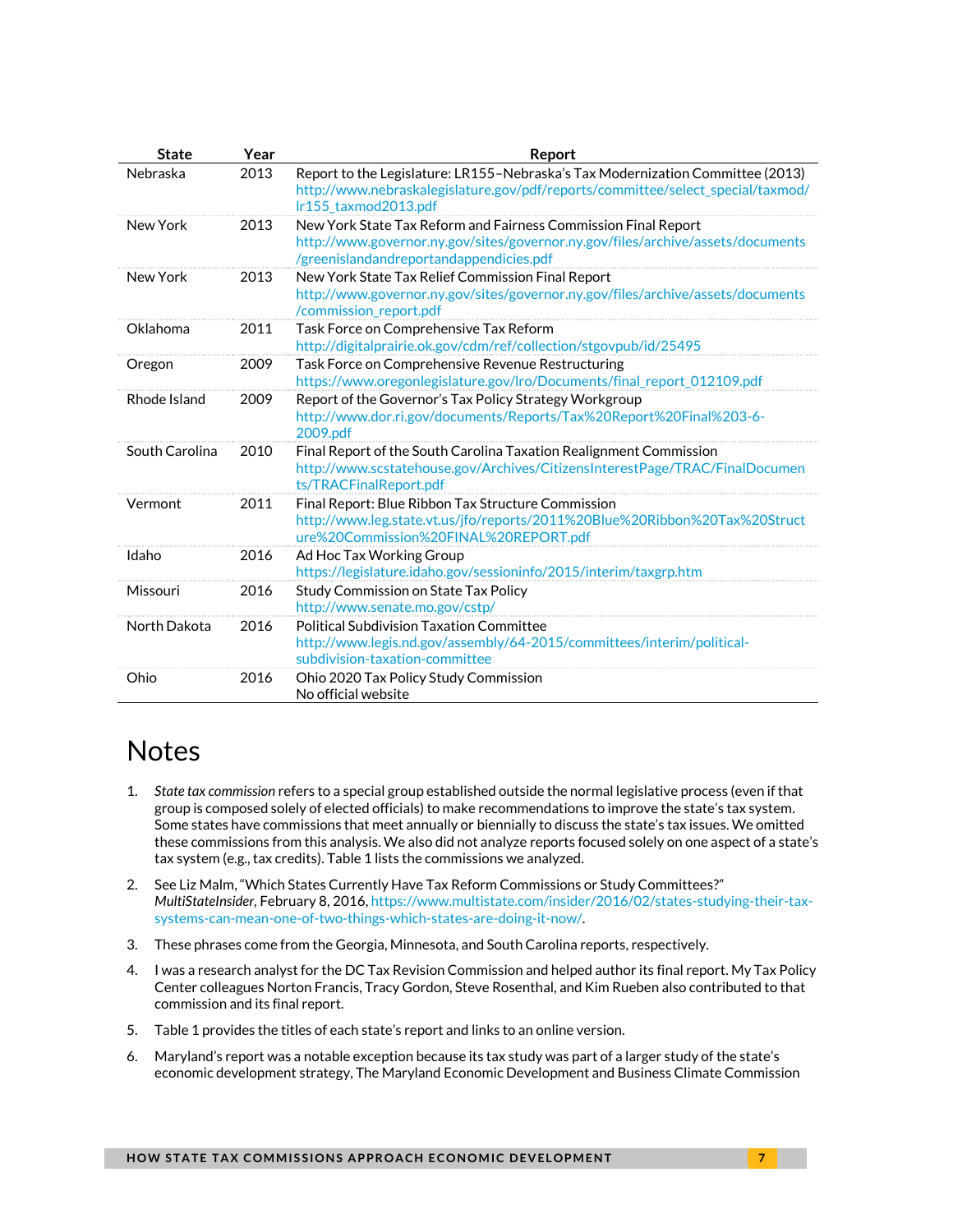(see "Defunct Legislative Committees, Commissions, Task Forces, and Work Groups," Maryland.gov, last updated May 18, 2016[, http://msa.maryland.gov/msa/mdmanual/07leg/html/com/defunct/secon.html\)](http://msa.maryland.gov/msa/mdmanual/07leg/html/com/defunct/secon.html).

- <span id="page-7-0"></span>7. Walczak, Drenkard, and Henchman (2015) authored the most recent report, but different commissions used earlier versions. All reports are available a[t http://taxfoundation.org.](http://taxfoundation.org/) For a full explanation of the Tax Foundation's methodology, see Walczak, Drenkard, and Henchman (2015).
- <span id="page-7-1"></span>8. For further exploration of the ways state governments use targeted tax breaks to partner with the private sector, se[e Francis](file:///D:/Users/mmarazzi/Desktop/Francis) (2016a).
- <span id="page-7-2"></span>9. States tax most tangible goods but the taxation of services (e.g., dry cleaning, carpentry work, barbershops) is more complicated. See "How do state and local taxes work?" Urban-Brookings Tax Policy Center, accessed August 29, 2016[, http://www.taxpolicycenter.org/briefing-book/how-do-state-and-local-sales-taxes-work.](http://www.taxpolicycenter.org/briefing-book/how-do-state-and-local-sales-taxes-work)
- <span id="page-7-3"></span>10. Find your state's organization at [https://www.eda.gov/resources/.](https://www.eda.gov/resources/)
- <span id="page-7-4"></span>11. Se[e http://www.thinkkentucky.com/.](http://www.thinkkentucky.com/)

### References

- Auxier, Richard. 2016. "State Tax Commissions: 2006–2016." Washington, DC: Urban Institute. [http://www.urban.org/research/publication/state-tax-commissions-2006-2016.](http://www.urban.org/research/publication/state-tax-commissions-2006-2016)
- Bourdeaux, Carolyn. 2010. *A Review of State Tax Reform Efforts*. Atlanta: Fiscal Research Center. [http://cslf.gsu.edu/files/2014/06/review\\_of\\_state\\_tax\\_reform\\_efforts.pdf.](http://cslf.gsu.edu/files/2014/06/review_of_state_tax_reform_efforts.pdf)
- Francis, Norton. 2013. "Business Franchise Taxes in the District of Columbia." Washington, DC: Urban-Brookings Tax Policy Center[. http://media.wix.com/ugd/ddda66\\_1452d90f1669571690ca45f05e502337.pdf.](http://media.wix.com/ugd/ddda66_1452d90f1669571690ca45f05e502337.pdf)
- ———. 2015. "GASB 77: Reporting Rules on Tax Abatements." Washington, DC: Urban Institute. [http://www.urban.org/research/publication/gasb-77-reporting-rules-tax-abatements.](http://www.urban.org/research/publication/gasb-77-reporting-rules-tax-abatements)
- ———. 2016a. "State Tax Incentives for Economic Development." Washington, DC: Urban Institute. [http://www.urban.org/research/publication/state-tax-incentives-economic-development.](http://www.urban.org/research/publication/state-tax-incentives-economic-development)
- ———. 2016b. "Using the Tax Structure for State Economic Development." Washington, DC: Urban Institute. [http://www.urban.org/research/publication/using-tax-structure-state-economic-development.](http://www.urban.org/research/publication/using-tax-structure-state-economic-development)
- Gale, William, Aaron Krupkin, and Kim Rueben. 2015. "The Growth Mirage: State Tax Cuts Do Not Automatically Lead to Economic Growth." Washington, DC: Urban Institute. [http://www.urban.org/research/publication/growth-mirage-state-tax-cuts-do-not-automatically-lead](http://www.urban.org/research/publication/growth-mirage-state-tax-cuts-do-not-automatically-lead-economic-growth)[economic-growth.](http://www.urban.org/research/publication/growth-mirage-state-tax-cuts-do-not-automatically-lead-economic-growth)
- Moretti, Enrico, and Daniel Wilson. 2015. *The Effect of State Taxes on the Geographical Location of Top Earners: Evidence from Star Scientists*. Cambridge, MA: National Bureau of Economic Research. [http://www.nber.org/papers/w21120.](http://www.nber.org/papers/w21120)
- Walczak, Jared, Scott Drenkard, and Joseph Henchman. 2015. *2016 State Business Tax Climate Index*. Washington, DC: Tax Foundation.

[http://taxfoundation.org/sites/taxfoundation.org/files/docs/SBTCI\\_2016\\_FINAL.compressed.pdf.](http://taxfoundation.org/sites/taxfoundation.org/files/docs/SBTCI_2016_FINAL.compressed.pdf) 

### Errata

This brief was updated in November 2016 to include state tax commissions in Delaware, Florida, and Rhode Island. Numbers and text throughout were updated to reflect their inclusion.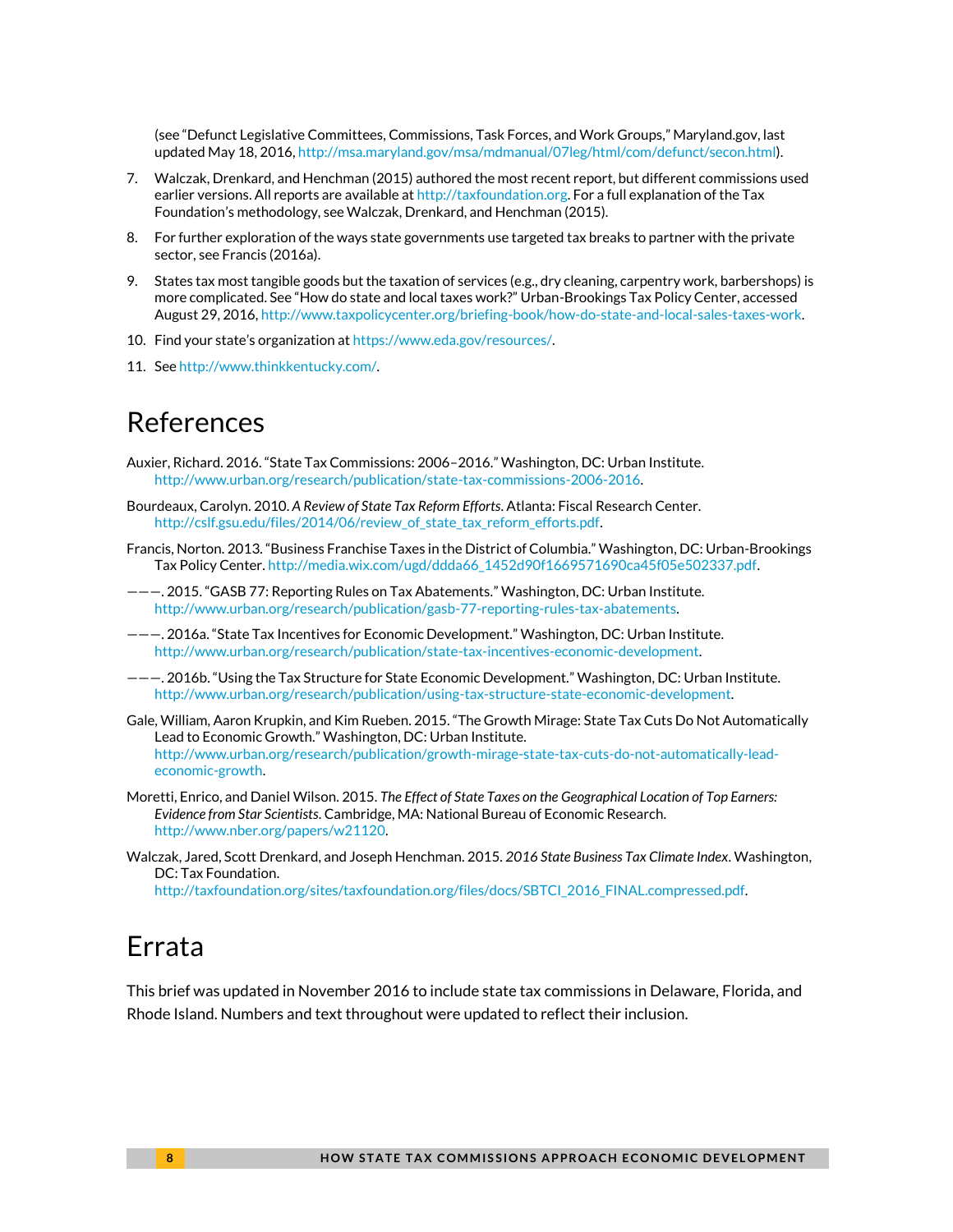# About the Economic Development Strategies Project

The Economic Development Strategies project is a three-year project to assemble comprehensive research on state economic development strategies. The scope of the project goes beyond state tax commissions discussed here to include tax incentives, workforce development, and best practices. This is the seventh of a series of informational briefs that will frame the project.

# About the Author



**Richard Auxier** is a research associate in the Urban-Brookings Tax Policy Center at the Urban Institute. His work focuses on state and local tax policy, budgets, and other finance issues. Before joining Urban, Auxier was on the staff of the DC Tax Revision Commission and helped write the commission's final report on recommendations for improving the District's tax system. He also was previously a researcher and editor at the Pew Research Center. Auxier attended the University of Maryland for his undergraduate degree and his master's degree in public policy.